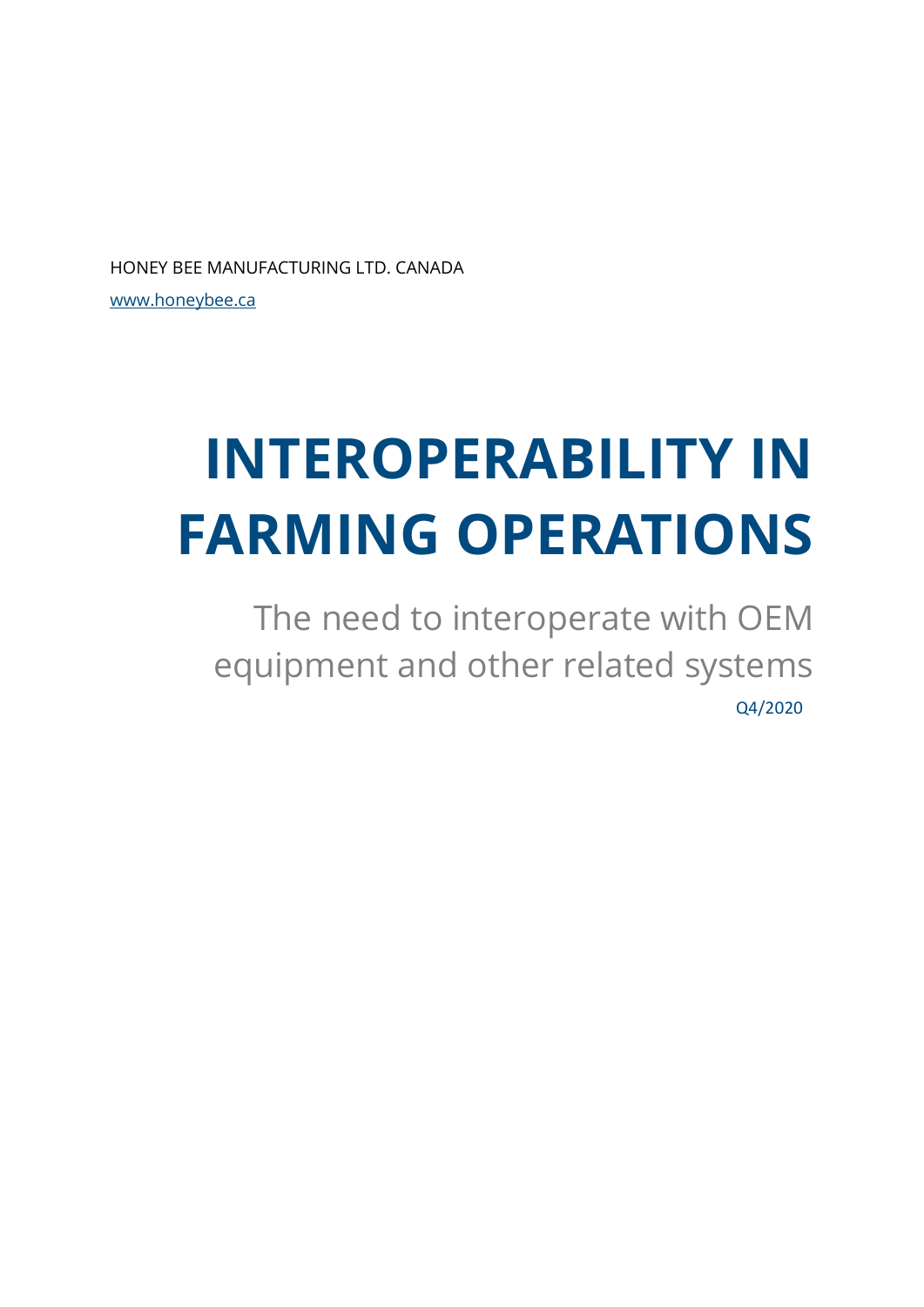# <span id="page-1-0"></span>**ABSTRACT**

As modern equipment becomes more technically advanced, there is greater opportunity that the technical tools available to developers, can be employed to exploit the end user and control market activities.

The "ying and yang" of technology, is its ability to deliver useful advancement, while at the same time, allow OEMs to exert anti-competitive positions in the marketplace.

Agriculture is of strategic importance to every nation. The stability and productivity of companies who participate in the production of food and fibre, should be protected in a way that reflects Agricultures strategic importance.

This paper discusses three areas of negative impact on the sustainability of food and fibre industries. These factors are primarily created by larger players in the sector and facilitated by weak legislation. All three areas, when abused, anti-competitive in nature.

They are:

- OEM only, authorized repair.
- OEM only, authorized implements.
- OEM control, of private user data.

These three areas of activity are relatively new in Agriculture.

Historically, repair and interoperability were available to the end user, and farm data stayed on the farm. With the introduction of embedded technology, the normal market conditions are changing for the short line manufacturer and the farmers.

This paper digs deeper into the resulting mechanisms and harms.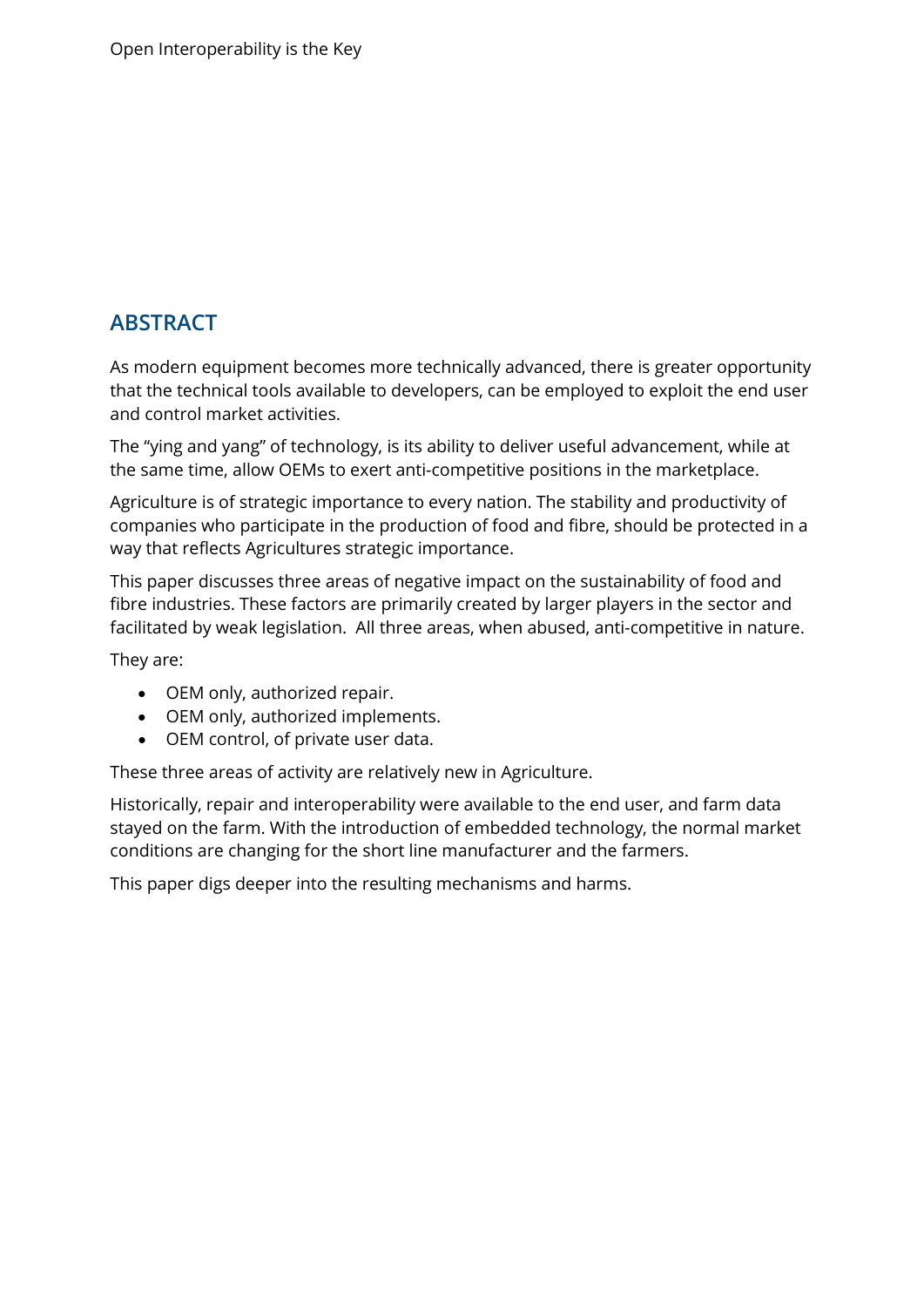"Copyright law is neither designed nor intended to regulate the functionality of equipment and vehicles. That is the purpose of patent law. To the extent the software code embedded in modern equipment is original, it can be protected by copyright. But that protection cannot extend to asserting control over the functionality and interoperability of competing equipment. Such a broad interpretation of copyright would undermine the patent system and frustrate both competition and innovation. Exceptions like those recognized under U.S. law are one important tool for preventing this form of copyright overreach."

#### *Aaron Perzanowski, Professor of Law, Case Western Reserve University, Cleveland Ohio*

"Canada's digital lock rules have long been among the most restrictive in the world, extending far beyond international treaty requirements. The harm to many sectors is becoming increasingly apparent with agriculture improbably finding itself on the front lines of a copyright issue. The good news is there an easy fix envisioned by the legislation. The Canadian government should use its regulatory making power already found in the law to exempt activities that have no reason to be captured by a copyright law provision."

#### *Professor Michael A. Geist, Canada Research Chair Internet & E-commerce Law, University of Ottawa, Faculty of Law*

"I fully support the move by Canadian Short line manufactures and equipment dealers to have an exemption introduced into Canadian Copyright Law that grants them the ability to reverse engineer heavy and agricultural equipment locked by TPMs for the purposes of interoperability. This would place Canada on equal footing with the US Copyright Law which permits this act as an exemption to the prohibition on circumvention. The over-reach into the repair aftermarket by agricultural technology providers, by way of TPMS, is currently being recognised and investigated by the Australian Competition and Consumer Commission (ACCC) in Australia and we are looking to countries like the US and Canada, who are recognising the need for copyright exemptions to address the competition and market consequences of this technological over-reach."

#### *Professor Leanne Wiseman, Griffith Law School, Griffith University, QLD AUSTRALIA Associate Director, Australian Centre for Intellectual Property in Agriculture*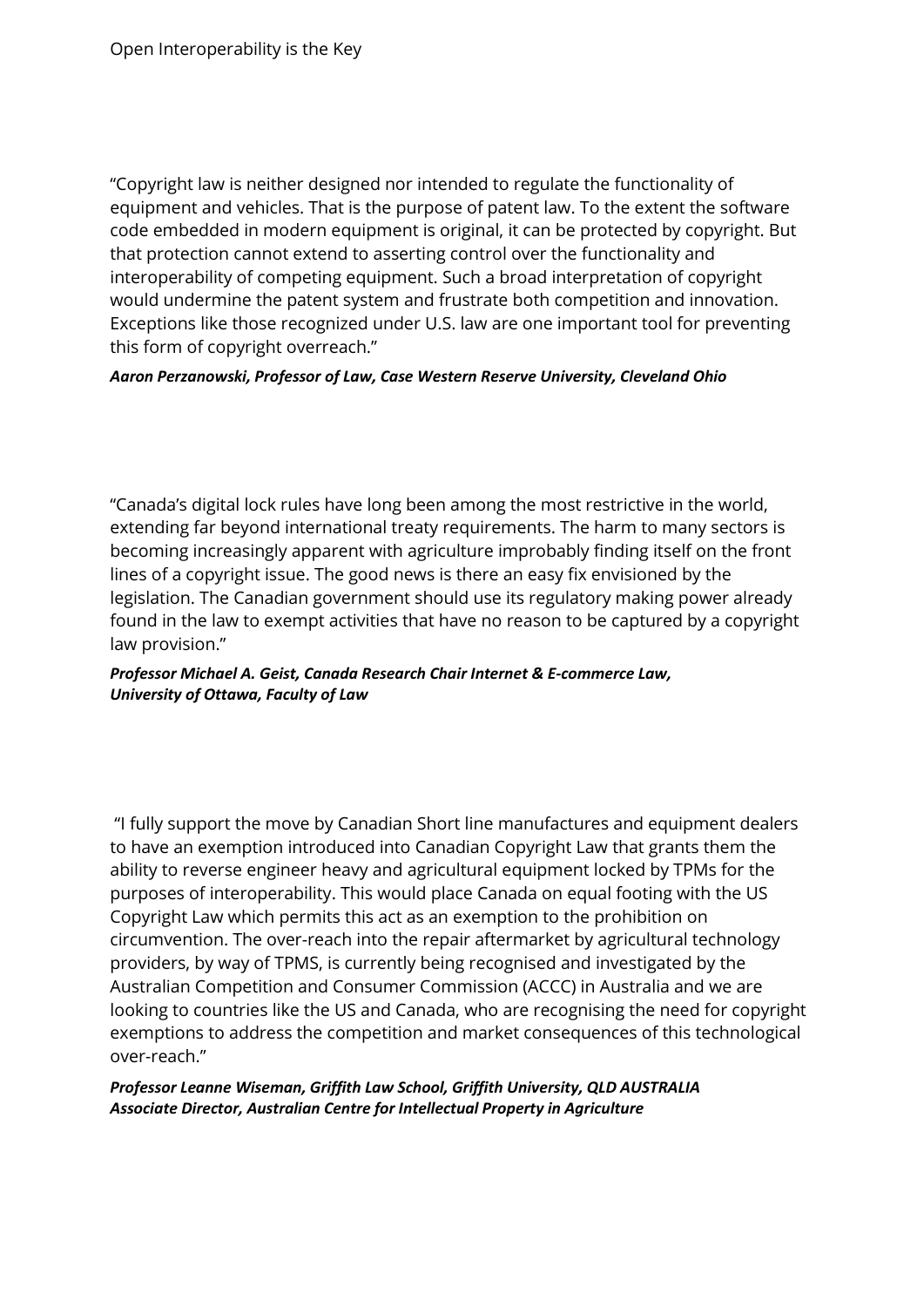# <span id="page-3-0"></span>**Contents**

| Intentional blocking of interoperability brings sustainability issues12 |  |
|-------------------------------------------------------------------------|--|
|                                                                         |  |
|                                                                         |  |
|                                                                         |  |
|                                                                         |  |
|                                                                         |  |
|                                                                         |  |
|                                                                         |  |
|                                                                         |  |
|                                                                         |  |
|                                                                         |  |
|                                                                         |  |
|                                                                         |  |
|                                                                         |  |
|                                                                         |  |
|                                                                         |  |
|                                                                         |  |
|                                                                         |  |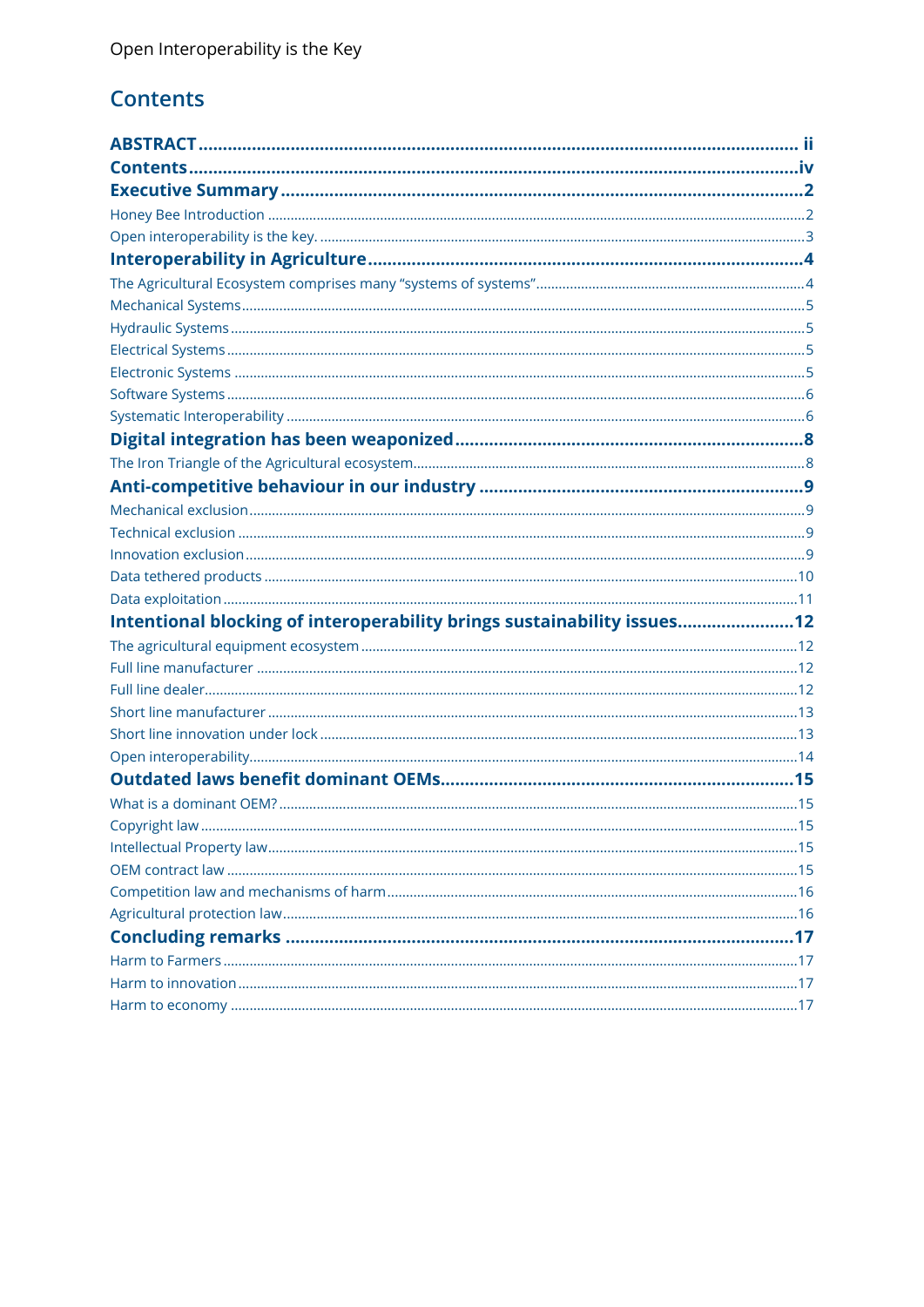# <span id="page-4-0"></span>**Executive Summary**

# <span id="page-4-1"></span>**Honey Bee Introduction**

Greg and Glenn Honey grew up on a farm in Bracken, Southwest Saskatchewan [100+ years in operation]. In 1979, they started building their own equipment to meet their own needs on their farm, the first major project being a 425 Horse Power tractor.



From a 67′ self-propelled swather to a power-unit sprayer combo, they built or adapted nearly everything that they needed for their farming practice. Naturally, the duo began marketing some of their products. The most popular among these was the Grain Belt Header, which offered increased capacity, better cutting, and better feeding. Its rugged and simple design also ensured that the product would be a staple on farms for years to come.

In the fall of 1987, the Grain Belt platform was growing in popularity, so they decided to make the move to Frontier, Saskatchewan. Their new location had enough space for increased production capacity and a product line expansion. Today, Honey Bee has over 100,000 square feet of production and warehousing space, enabling them to provide customers from around the world with a diverse offering of draper platforms for a wide variety of crops and conditions.

By Farmers for Farmers. Honey Bee is evolving the tradition of the draper platform from the Grain Belt and is setting its sights on the future through the new AirFLEX platform, which carries forward the

simple robust design of the Grain Belt, while meeting the needs of today's producers. Honey Bee has come a long way from those days back on the farm. With a strong commitment to product research and development, Honey Bee's objective has always been to manufacture equipment that farmers want and are happy to own.

Honey Bee is a small company, with 160 employees from 9 surrounding rural communities in our area. We are here [map]: <https://goo.gl/maps/McMM4VcNAs5oWed27>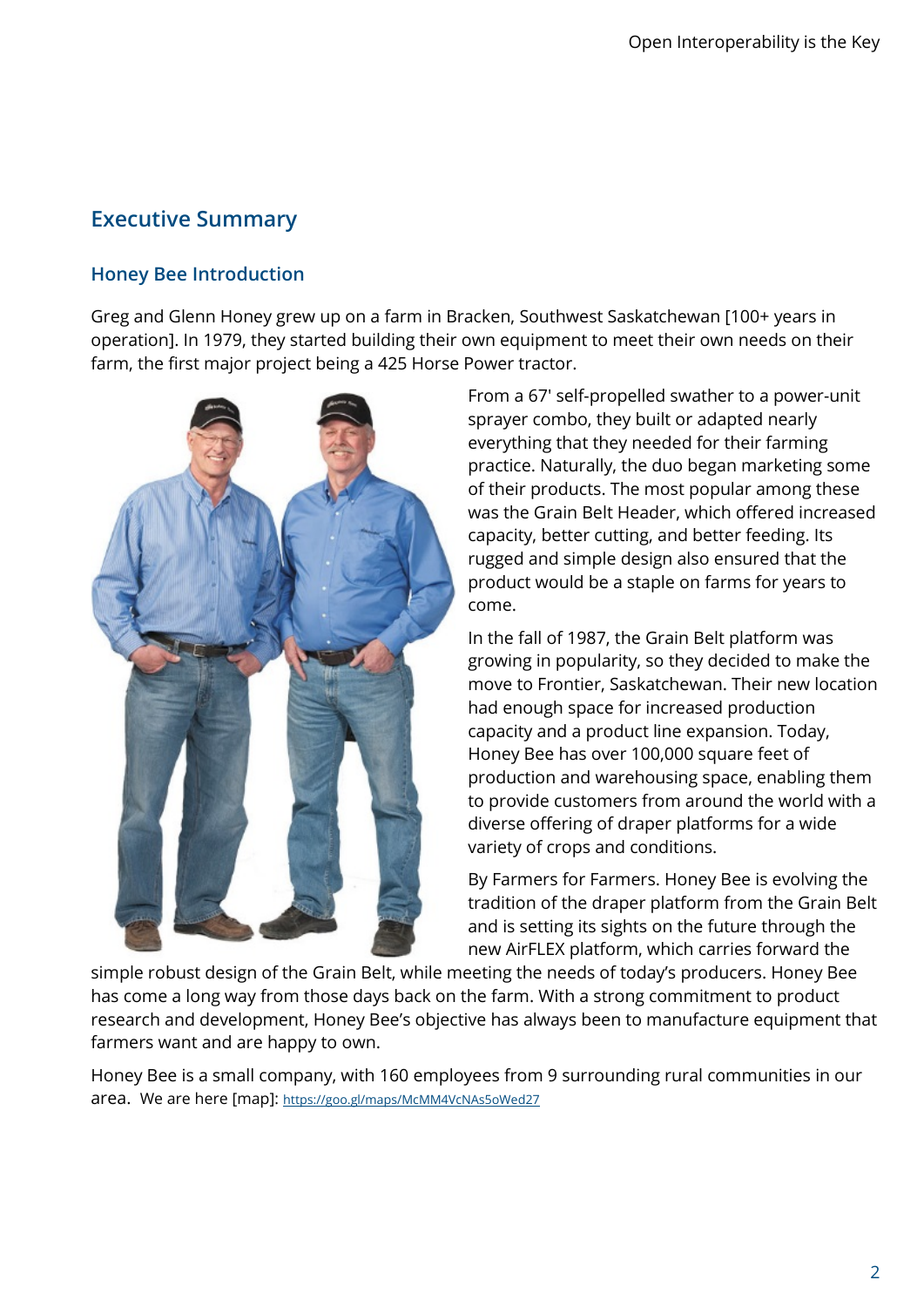## <span id="page-5-0"></span>**Open interoperability is the key.**

Agricultural equipment is big business where the larger OEM players are primarily located outside of Canada. Brands like John Deere, Case IH, New Holland, and AGCO are joined by CLAAS, Versatile and others in manufacturing the motorized prime movers that all agricultural implements are mounted on, or towed by, to perform work on the farm. The stated goals of these companies is to deliver on their SVA policies [Shareholder Value Added]. This is normal market economy behaviour and they are not faulted for this behaviour.

We all benefit from OEM equipment to get work done.

It's fair to say that most agricultural equipment and implement manufactures started on a farm, by farmers.

Large equipment corporations have moved away from this to a greater extent, and participate in construction, mining, and forestry equipment. Their main business is engine driven machinery.

Historically, there has been a symbiotic relationship between equipment manufacturers, implement manufactures, and farmers. All three parties have worked together to deliver products and solutions that facilitate the work of the whole. Repair information and parts were always readily available, and adapting implements onto equipment was straight forward work. Farmers have always innovated new farming practices and associated machinery modifications to deliver the results they wanted.

Today, we are seeing the addition of electronic technology to machinery. In some cases, this adds value for the farmer [e.g. auto steer and variable rate seeding]. In many cases, technology is added for the purposes of manufacturer benefits, at the expense of the farmer [OEM benefits, shortline and farmer pay].

For clarity, we are pro OEM equipment and open to useful technology application on the farm, but the symbiotic relationship between equipment, implements, and farmers is a necessity, and not optional. If anyone in this relationship becomes abusive, then we all feel the pain. Today, we are feeling the pain.

Today, there is no robust debate on the OEMs use of digital locks and keys in an anti-competitive manner. This paper hopes to change this, and shine bright light on the "dark web" of a growing monopoly that exists today.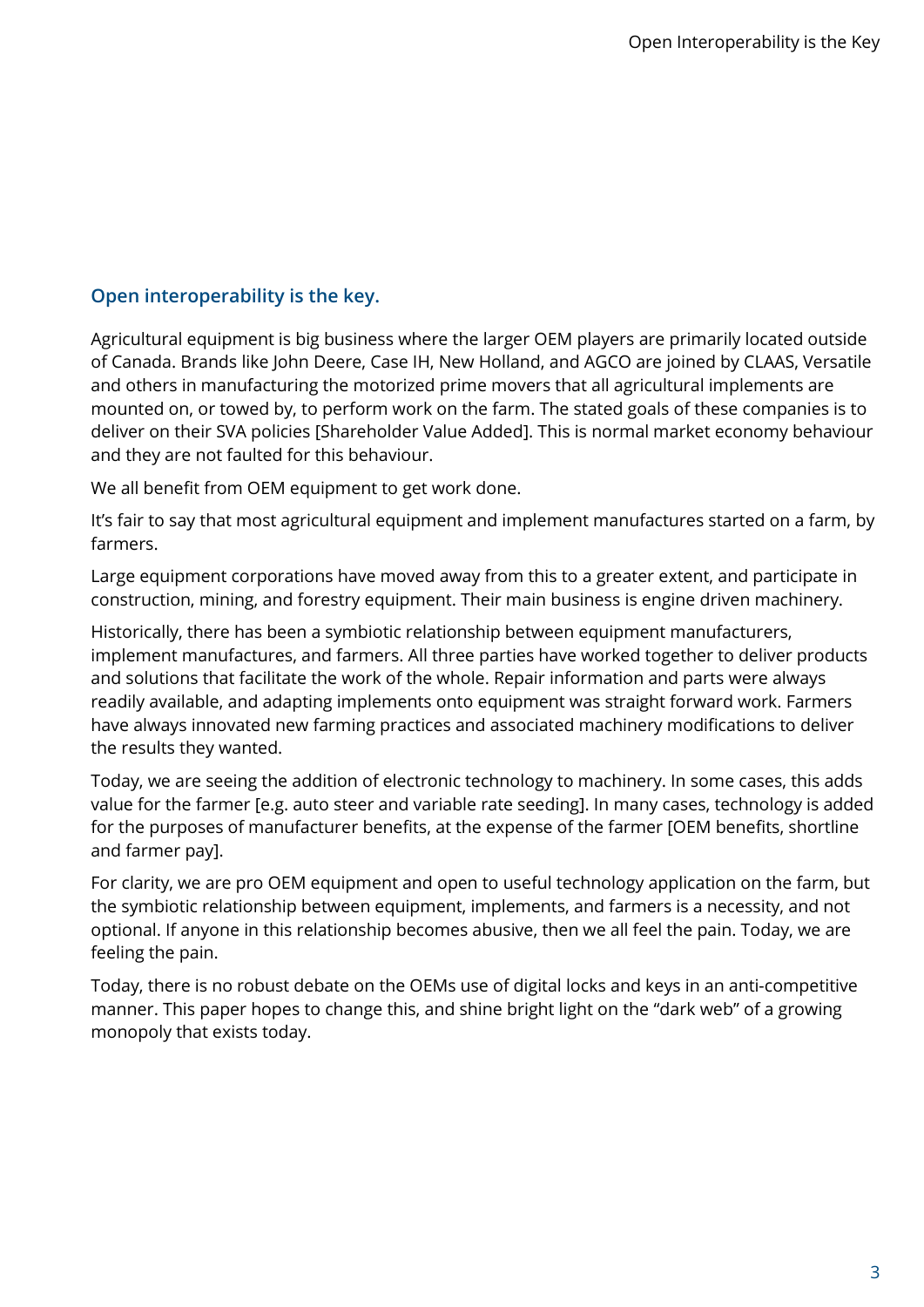# <span id="page-6-0"></span>**Interoperability in Agriculture**

# <span id="page-6-1"></span>**The Agricultural Ecosystem comprises many "systems of systems"**

When we consider the production of food and fibre, we need to look at the architecture of the process in some detail. The image below attempts to illustrate [SIMPLIFIED] the relationship between systems and processes on the farm. This ecosystem contains multiple systems that are either loosely or closely coupled.



In all the activities, data can be generated. Data is shown here as foundational, however, in practice the data is not portable or interoperable between all the systems represented. It is important to note that the processes are performed and controlled by the farmer, but that the resulting data is stored and processed on the industry systems. Some of this data is directly beneficial to the farmer, but the vast majority of the data surrounding a farm operation is difficult/impossible to access. The data that is accessible is either temporal [readouts during operations], or stored/transmitted in a proprietary format that works with a single system, but is unlikely to work with another of the systems on the farm. The farmer would typically purchase his data back and access it on a proprietary software tool. This is normally system/brand specific.

Data is only one part of the "glue" that ties systems together. Not all systems are digital. On a farm, 90% of the work to be done will involve machines working in dirt. Not a single grain of wheat makes it to market without much working of dirt! Dirt contains a lot of things,

but not data. Not directly anyway. The majority of the systems on the farm will be mechanical in nature. They can generally be divided into stationary systems [e.g. crop dryers and storage bins], Mechanized systems [e.g. trucks, tractors and combines], and implements of work [e.g. towed tillage and seeding tools, front mounted harvesting tools].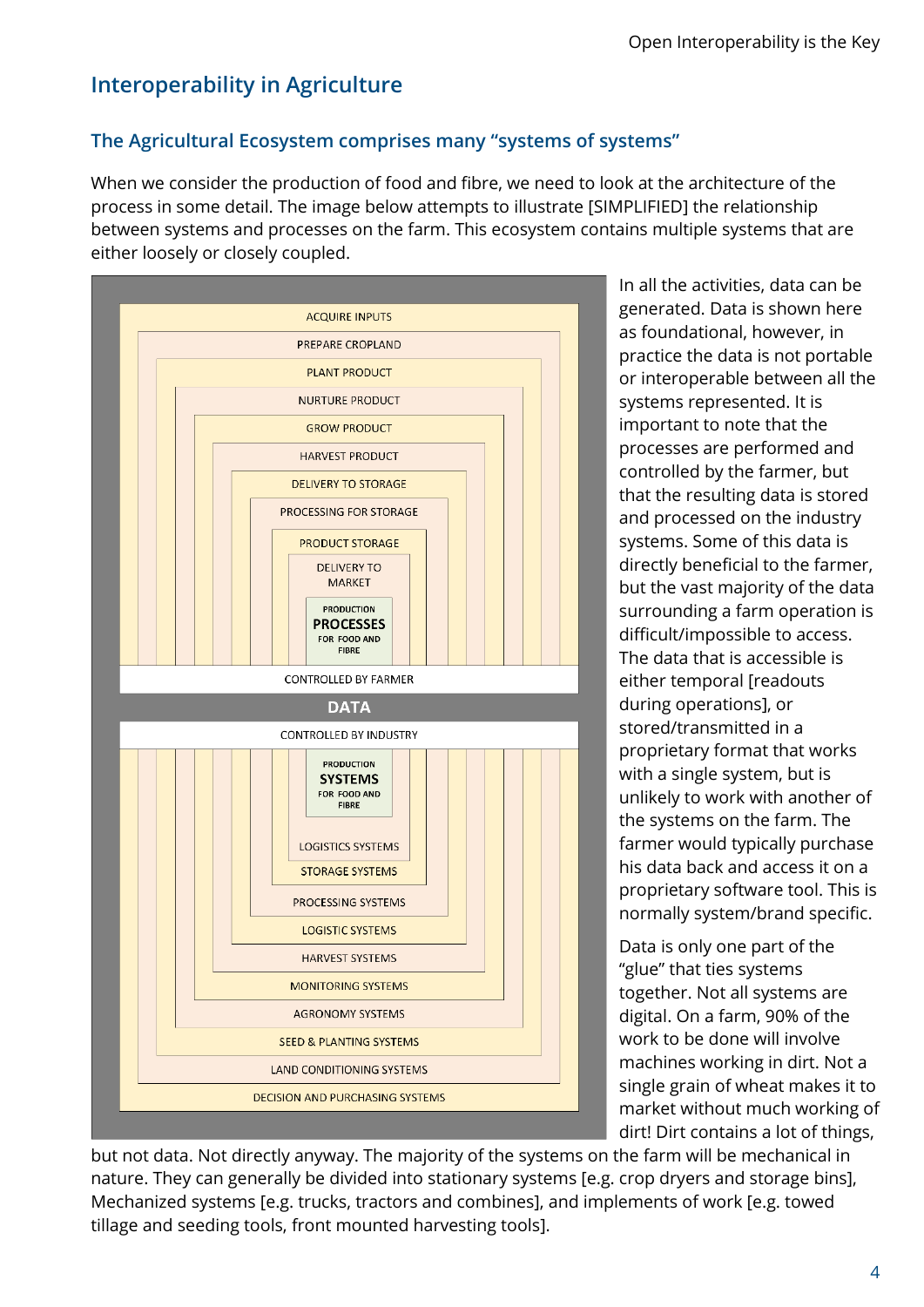Historically [until 2021], mechanized agriculture has benefited from the ability to "mix and match" OEM and shortline products to create an good tool for performing a specific task. Made better by the farmer through tinkering and modifying the products, to meet the need as expected. This resulted in an innovation cycle, that was continuous, as long as new products were being released. The smart players in the Ag industry, would watch this closely and participate with farmers in tinkering with a design to find improvements.

The addition of digital technologies into the mix, was helpful at first. Later it became a barrier to tinker and interfered with the ability of the farmer to "mix and match" his equipment. In 2021, we find that new products will use technology to actively block efforts by the farmer or the industry short line players, to tinker or "mix and match" systems. For inexplicable reasons, major OEMs are moving to a position of brand purity and tinker-proof designs. John Deere is the first to go down this road, with the proprietary 2021 model X9 Combine and related harvesting header implements.

So on what level do farmers need systematic interoperability? This is a trick question.

# <span id="page-7-0"></span>**Mechanical Systems**

In the past, pure mechanical products had no issue with interoperability. Parts to adapt anything to anything were made or bought. There was no possible way to prevent this. Mechanical "systems" are just devices that perform a task and are easily modified to suit applications uniquely. The result is that the word system was not heard on the farm in the context of equipment. The farmer's system of farming only spoke to his practices and norms.

# <span id="page-7-1"></span>**Hydraulic Systems**

Hydraulic systems were the first true system on agricultural equipment. No wires were involved. Just levers directly connected to valves. This would have been a big step in convenience and allowed for smaller and easier to operate controls in the cab of the equipment.

# <span id="page-7-2"></span>**Electrical Systems**

In order to move the hydraulic controls out of the equipment cab, electrically controlled valves were introduced to allow for remotely located valves to be controlled by switches. This cleaned up the cab and allowed for a more user friendly control system. This was advanced in the day, but still simple to operate and support.

# <span id="page-7-3"></span>**Electronic Systems**

Early forms of automation used electronic circuits to provide additional forms of simplified operation. Sequencing of processes, and implement height control were initial uses. This was followed by automatic steering with the addition of a global positioning system receiver [GPS]. Most would consider this the first generation of technology in farm equipment. There was not computers/microcontrollers/software involve in most of the "technology" of this generation. Just pure electronic circuits. This generation was technology added ON TOP of existing systems. The operator could chose to use it or not. If it had issues, the technology was not used and the work carried on.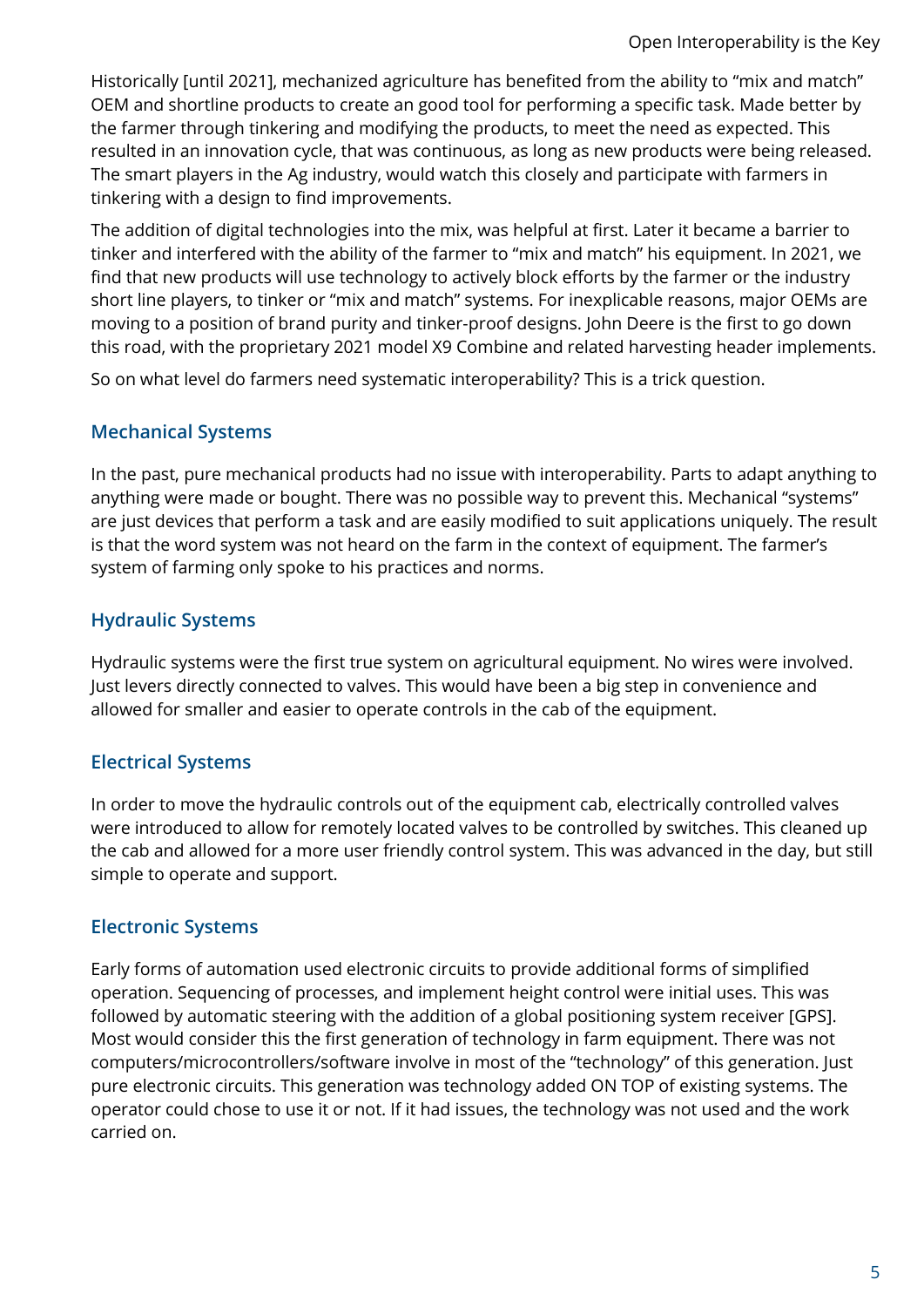# <span id="page-8-0"></span>**Software Systems**

Eventually, microcontrollers/computers/software began to replace the single function electronic circuits. This allowed some updates to features or performance of features, through software updates. Touch screens started to replace physical switches, and new functions for storing presets became useful.

The conveniences started to be outweighed by the issues, after a few years of software enabled equipment. OEMs started to realize that software could also deliver additional revenues. Dealer only service came into practice, soon followed by brand purity moves to lock out short line implements. Farmers also had the privilege of having their work related data being collected in a system that they would have to pay the OEM to gain access to. And then pay for an application that could read the proprietary formatted data, before use.

Weaponizing convenience, is the best way to sum up the conversion of equipment to software based devices. By creating a closed ecosystem, OEMs are able to ensure that their ecosystem supports "loyalty" to their brand platform. Tied selling ensures "loyalty" through lack of choice. Tied selling is illegal in Canada. High technical complexity and extensive use of embedded software, are good ways to bury the "tying agreements" deep in the bowels of modern products. The only hint of it, is seen when the key is turned and the operator must "accept" the terms of use that show up as the front page to operating the equipment. OEMs have learned the "value" of vertical integration on their products.

In the paper "John Deere's Attempted Monopolization of Equipment Repair, and the Digital Agricultural Data Market - Who Will Stand Up for American Farmers?", Thomas J Horton states it well: [https://works.bepress.com/thomas\\_horton/27/](https://works.bepress.com/thomas_horton/27/)

…Deere likely will argue that its repair policy follows a growing trend in the agriculture industry to offer integrated solutions that are efficiency enhancing and pro-consumer. Deere's new restrictions ostensibly parallel the recent efforts by Bayer/Monsanto to prevent farmers from replanting last year's seeds and from using different companies' crop protection systems. American Antitrust Institute President Dr. Diana Moss notes: "Economic evidence from soybeans and cotton indicates that seed prices under vertical integration tend to be higher than under licensing arrangements across firms." Dr. Moss adds that **"integration enhances both the ability and incentive to bundle** proprietary systems that do not interoperate with rival technologies." Deere's repair policy creates similar vertical integration in the agricultural equipment industry that will possibly generate higher repair prices, greater waiting times, and reduced choices for farmers...

# <span id="page-8-1"></span>**Systematic Interoperability**

Interoperability has been replaced with complexity. Using software as the core equipment functionality, means that the OEM continues to exert control over the product after it has been sold to the farmer. Software has been added in a way that is proprietary and complex, to prevent system level interactions by the farmer or the industries short line participants.

Complexity is the new common denominator in modern products of all kinds. In farm equipment, the addition of complexity for the sake of technology that delivers low levels of value for the farmer, is not desirable. So why does it exist? In the consumer electronics realm, complexity is used to deliver feature rich experiences for non-work activities. This is also now a common occurrence in our automobiles, but we can select to have it or not, as these technical options are functionally optional to the operation of the vehicle. They are optional features.

In agricultural equipment, the choices made by the designers, is to make technology an integrated part of the equipment, that cannot be optioned out, or bypassed to continue work when it fails. This is unfortunate on several levels. Farm equipment is used for work, not a hobby, or a casual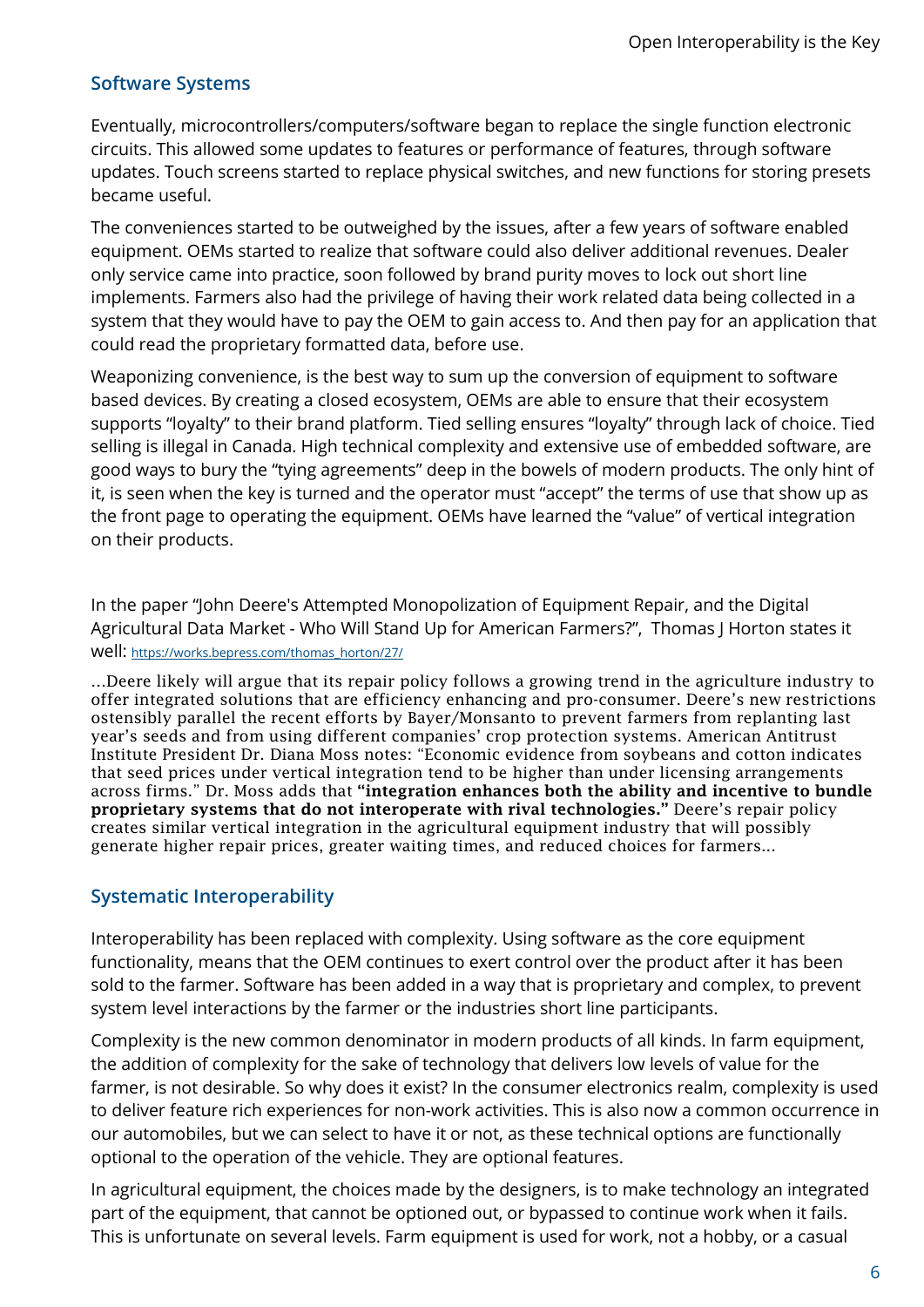pastime. Ideally, non-critical functions provided by technology, should be implemented in a way that if they fail, or are undesirable, they can be switched off and controlled manually. For the most part, this is not the case today. A technical failure normally results in total equipment seizure in today's products.

Current implementation of technology in farm equipment is poor. Really poor. A 15 year old car has better systems design than current combines and tractors. This is starting to change with more automotive standards about to be released on farm equipment in the next few years [AUTOSAR]. Some standards are used today, like CANbus, but the way they are used is poor. In a car, there will be at least 5 isolated bus circuits [communication paths] that are divided by function and importance. This way, a bad turn signal switch doesn't make you lose control of other key functions like steering, brakes and throttle control. In combines today, all systems are on ONE common CANbus, and that same turn signal switch failure will cause you to lose control of ALL other functions. This is an example I have seen with my own eyes.

Digging into the reason for this, I read the 5000+ page system troubleshooting manual for a combine. In it, I found the single CANbus and the 50+ controllers attached to it. The issue with a single CANbus is that a failure on it will also prevent the use of any diagnostic tool that reads fault codes from the CANbus [like using the OBDII diagnostic port in your car]. The technology is less at fault, it is more the design and implementation of it in a mission critical application of performing time sensitive work on the farm.

The other issue that arises, is the implementation of "alpha" technology on equipment platforms. The word *Alpha* is a term used to describe a technology development that is in very early days of development. Typically technology developments start at Concept, and work their way through Alpha, Beta, and onwards to Release versions. The Release version is when the technical development is fully evolved and tested to be safe, reliable, and has all tools in place to be supported when deployed. Today, we see in the Ag industry, many technical developments that are released at the Alpha and Beta stages of development. This is not helpful and increases failures due to low reliability, low interoperability, and lack timely support tools for service.

**Mark Young**, in his paper entitled **"The Age of Digital Agriculture"** makes the following observations:

#### <https://s3-us-west-2.amazonaws.com/climate-com/images/the-age-of-digital-agriculture.pdf>

… According to AgFunder research, more than \$7.5 billion was invested in "agtech" in 2016 and 2017. But if you ask farmers if they're seeing billions of dollars' worth of innovation on their operations, you'll probably get a funny look and an emphatic "no." While we're seeing technology advances on multiple fronts, it's often challenging for farmers to realize these advancements. Too often, we're seeing innovative products from multiple, disparate ventures that have been created in closed environments, requiring farmers to purchase and navigate many different applications to receive a full spectrum of benefits.

Simply put, farmers need technology tools that are built and delivered to intuitively meet their needs in an organized way. If we're asking them to try to shift between a dozen different apps as they're planting a field, the digital ag industry is not meeting their needs in a realistic manner. As an industry, we need to cultivate and support new agricultural technology in open, collaborative ecosystems…

Unnecessary complexity is added when technology is poorly implemented. This is a problem of the OEMs own making. Application of industry standards and best practices within an open ecosystem, would go a long way to make 3<sup>rd</sup> party involvement on OEM platforms more feasible.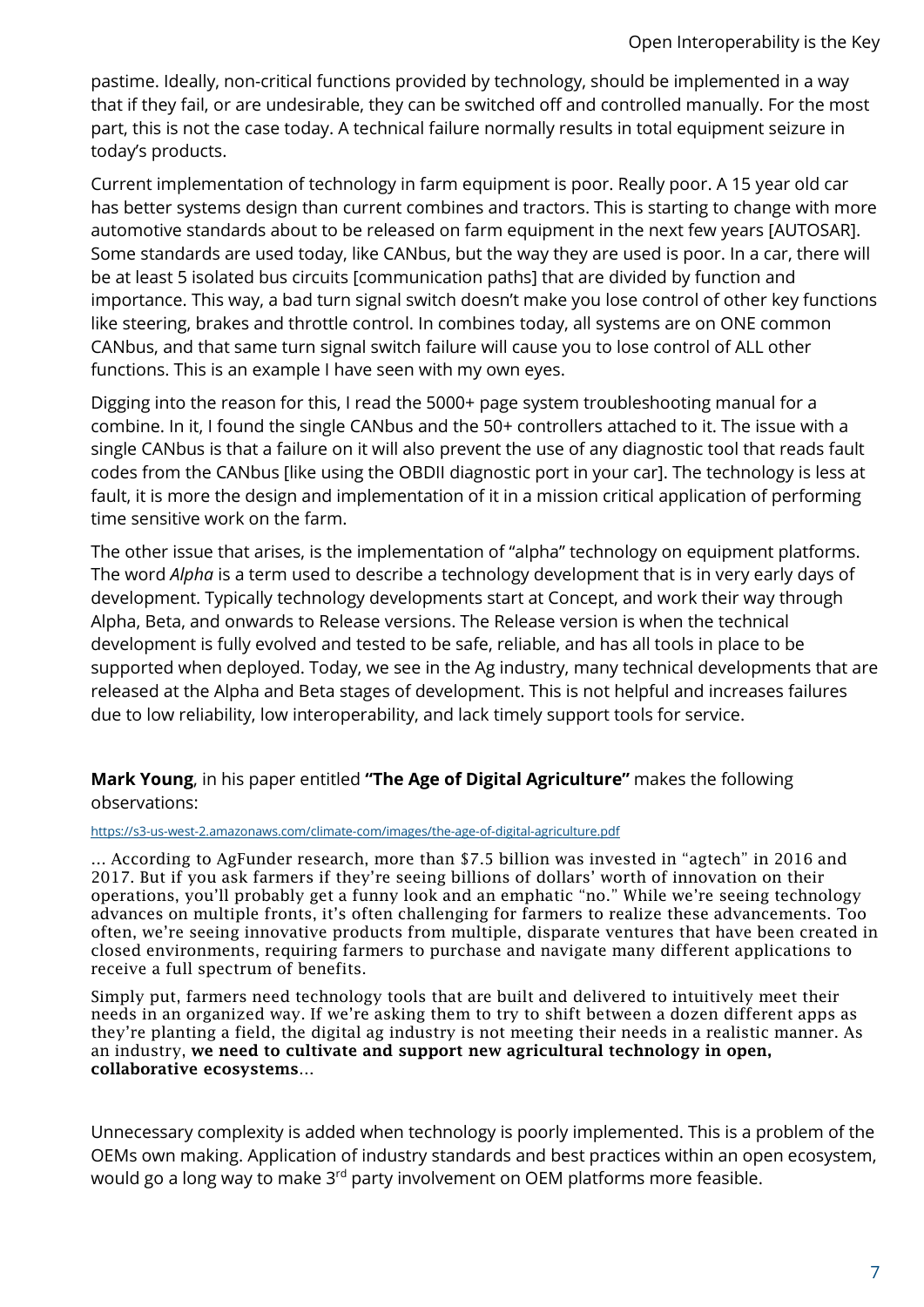# <span id="page-10-0"></span>**Digital integration has been weaponized**

# <span id="page-10-1"></span>**The Iron Triangle of the Agricultural ecosystem**

Illustrated below, is the general points of interest on the Agriculture equipment ecosystem. It generally demonstrates the barriers to access to normal product ownership and exclusion from systematic interoperability.

The OEM is surrounded by legally reinforced barriers to entry. These are primarily technical protection measures [TPM] that are created with a combination of software [copyright protected] and electronic hardware devices used for authorized use of equipment in a way that is only acceptable to the OEM.

Farmers and the Agriculture short line industry are prevented from used or interfacing with the equipment as they wish, to achieve the levels of performance that they desire.



*The Iron Triangle of the Agricultural ecosystem*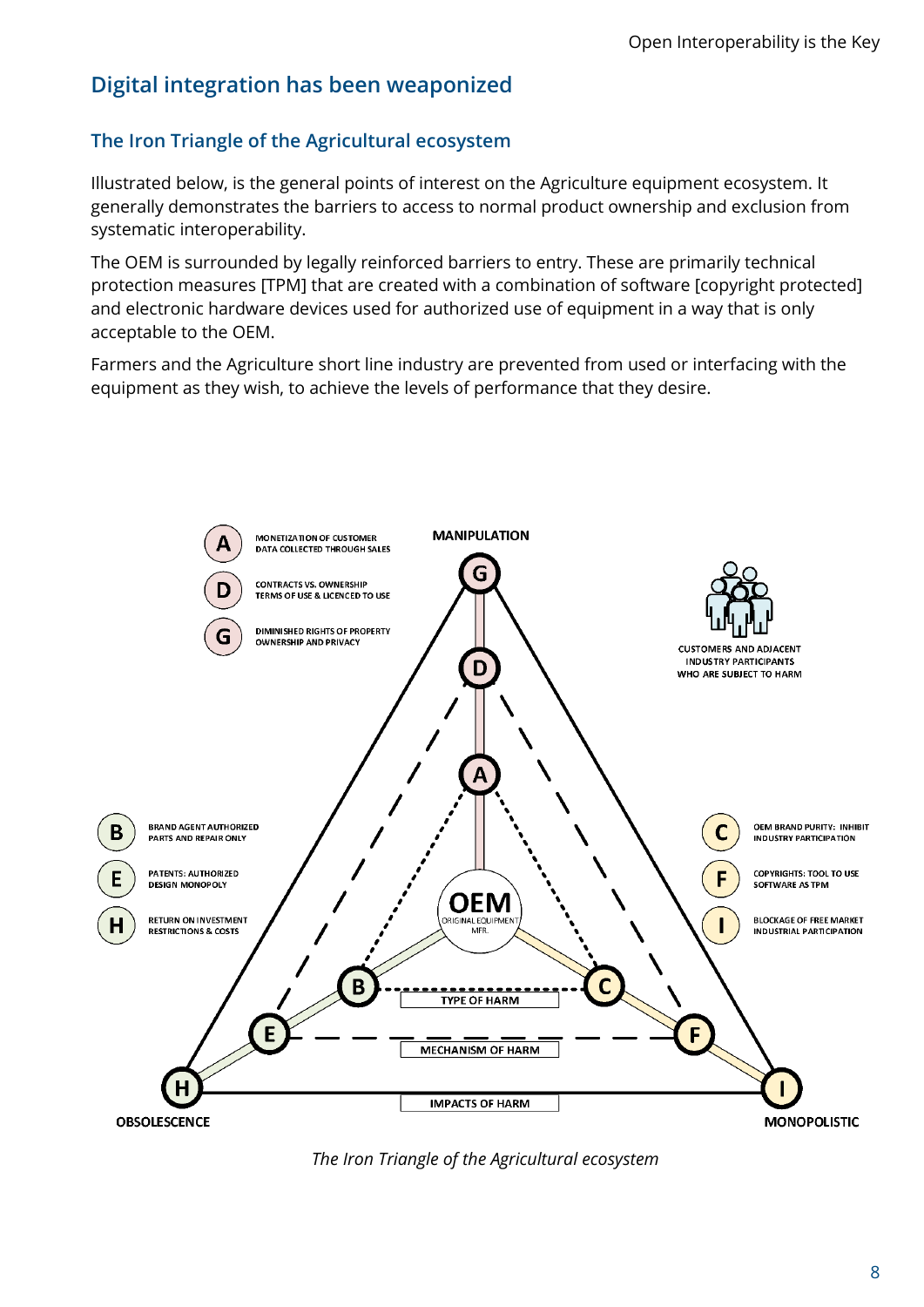# <span id="page-11-0"></span>**Anti-competitive behaviour in our industry**

# <span id="page-11-1"></span>**Mechanical exclusion**

There is a growing trend for OEM proprietary parts not being made available to  $3<sup>rd</sup>$  party manufacturers. The latest of these, is the IDEAL combine "auto connect" system components, which allows the combine to automatically mate to the PTO, Hydraulics, and Electrical connections on the header. John Deere has a new PTO coupling system that is proprietary [nonstandard], but it IS available for purchase to anyone who wants it from their parts departments. Historically, it was common to make interoperability parts available to whomever needed them, 3<sup>rd</sup> party or otherwise.

# <span id="page-11-2"></span>**Technical exclusion**

Increasingly, OEMs are introducing proprietary and/or encrypted digital interfaces that are not open to 3<sup>rd</sup> parties. AGCO 9000 series swather tractors are using controllers that look at the harness on the header that contain unique ID in the wiring, that is recognized by the tractor. The ID establishes the available functions and the required hydraulic flow to the header. Initially, we got around this by developing our own tractor pump control that was switched into the tractor's pump control wiring when the Honey Bee header was installed. When it was not installed, the AGCO pump controls where in use. This required a custom controller and software, with its associated harness, to be a duplicate system to the tractors own system. This was a costly development for Honey Bee, but was required in order to sell our products onto this platform. Historically, it was common to provide straight forward connections and hydraulic performance to any attached header.

John Deere follows up this with the 2021 X9 combine and family of combine headers. Now public knowledge, JD has been working towards a product for the last few years that intentionally makes it impossible for farmers to fit another brand of harvest header to the new X9 combine. While technically possible to reverse engineer a solution to achieve systematic interoperability, such a work around will only last until the next equipment software update from John Deere. Short line manufactures who design implements for the X9, will just be burning money with no reliable result. In the case of the X9, the technical lockout is achieved with proprietary and encrypted signals between the combine and header. John Deere has indicated that no form of adapter for other brand headers will be forthcoming. The effort to secure brand purity is intentional and effective.

# <span id="page-11-3"></span>**Innovation exclusion**

3<sup>rd</sup> parties are being blocked from innovating into our industry. When a short line is spending engineering budgets on mechanical and technical integration work arounds, we are not spending on innovations that are valued by the farmer. Developing interoperability is NOT the innovation that benefits the farmer. There were several product developments put on hold while we worked through achieving interoperability on the AGCO platform. This is not how our business should be spending its engineering budget. The AGCO example is not the only one we have encountered.

Both CNH and JD are moving towards AUTOSAR based technical architectures, that will feature controllers on all implements in the next few years. AUTOSAR is good on one hand, as is moves Ag towards automotive standards, including standardized diagnostics. On the other hand, it gives the OEM a bevy of tools that they would not otherwise develop for their own in-house protocols. Most Ag equipment today runs on bespoke technical developments that are unique to each OEM. They are poorly designed systems when compared to the best practices of modern automotive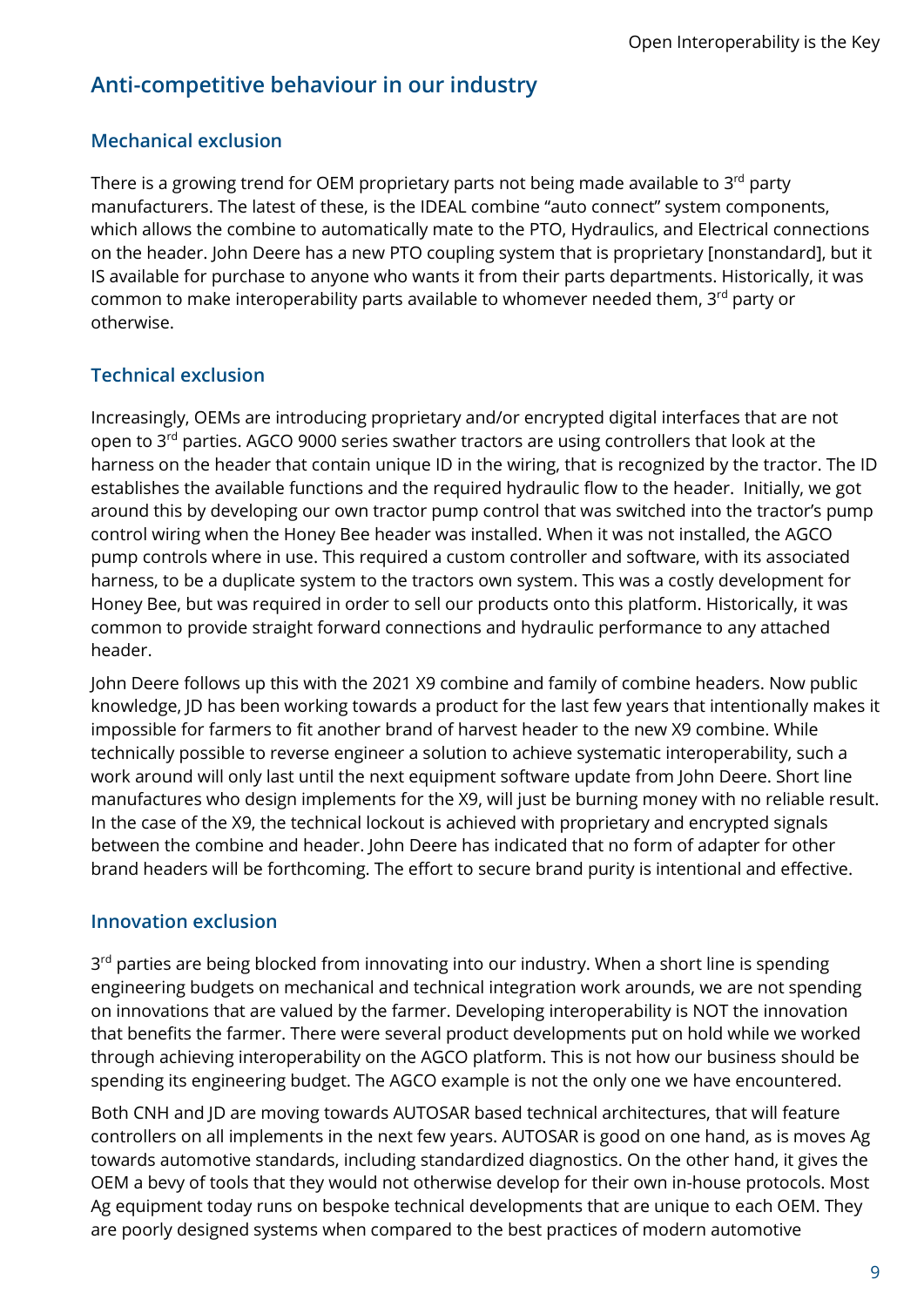standards. Moving to AUTOSAR, will give OEMs access to pre-existing packages for encryption of signals and data, as well as higher levels of complexity. [www.autosar.org](https://www.autosar.org/)

One thing that is sure to come with AUTOSAR, is the ability to use digital locks and keys more broadly in their products. These exist today, but will look like child's play, compared to what is coming. The ways that we work around lock outs today, will not work in the near future. At this point, legislation for open interoperability will be our only remedy.

It is clear from the stated positons of the organizations that lobby on behalf of the larger OEMs, that closed, brand specific, ecosystems are the desired direction forward for the larger OEMs. There is little indication otherwise, and in fact, a concerted effort to convince farmers that this is in their best interests... This is evident on the lobby websites for the OEM[: www.aem.org](http://www.aem.org/) & [www.r2rsolutions.org](http://www.r2rsolutions.org/) [*warning*: links are heavy with misinformation].

Continued participation of innovative industrial developments by 3<sup>rd</sup> party manufacturers, will be wholly dependent on mandated availability of the tools and keys required to interoperate on OEM host equipment.

# <span id="page-12-0"></span>**Data tethered products**

OEM controls "loyalty" through "tethering" physical products to software authorizations. When something is tethered, it is tied to restrict movement. E.g. "the horse had been tethered to a post". Tethered is a past tense verb, meaning that it has already happened. When someone buys a tethered device, it is already permanently connected to the manufacturer. This is how an OEM can enforce loyalty to their brand of products. The intent is that the farmer can only get all the value from the product if they only use the OEM brand tools to do so.

On some consumer devices, there are ways to break free from the tether using the practice of "Jail breaking" a device to allow it to function free from connections to the OEM. Unfortunately, this is not possible with Ag equipment today. When an OEM lobbies against the right to repair their brand of equipment, they will often argue that they do not want anyone to tamper with their products. By tamper, they mean "Jail breaking" the tether that digitally ties the equipment back to the OEM for data collection and authorization control.

The OEM would like the definition of tampering to mean the access of embedded source code. This would be the measure that prevents owners from defeating emissions systems. It may also prevent the power output of an engine from being increased to the maximum output it was designed for [a software setting that they would prefer you paid for]. These digital authorizations extend to what parts can be used, who can perform the repairs, what implements can be attached or used, and what tools you can use to access your farm data. Walled garden indeed.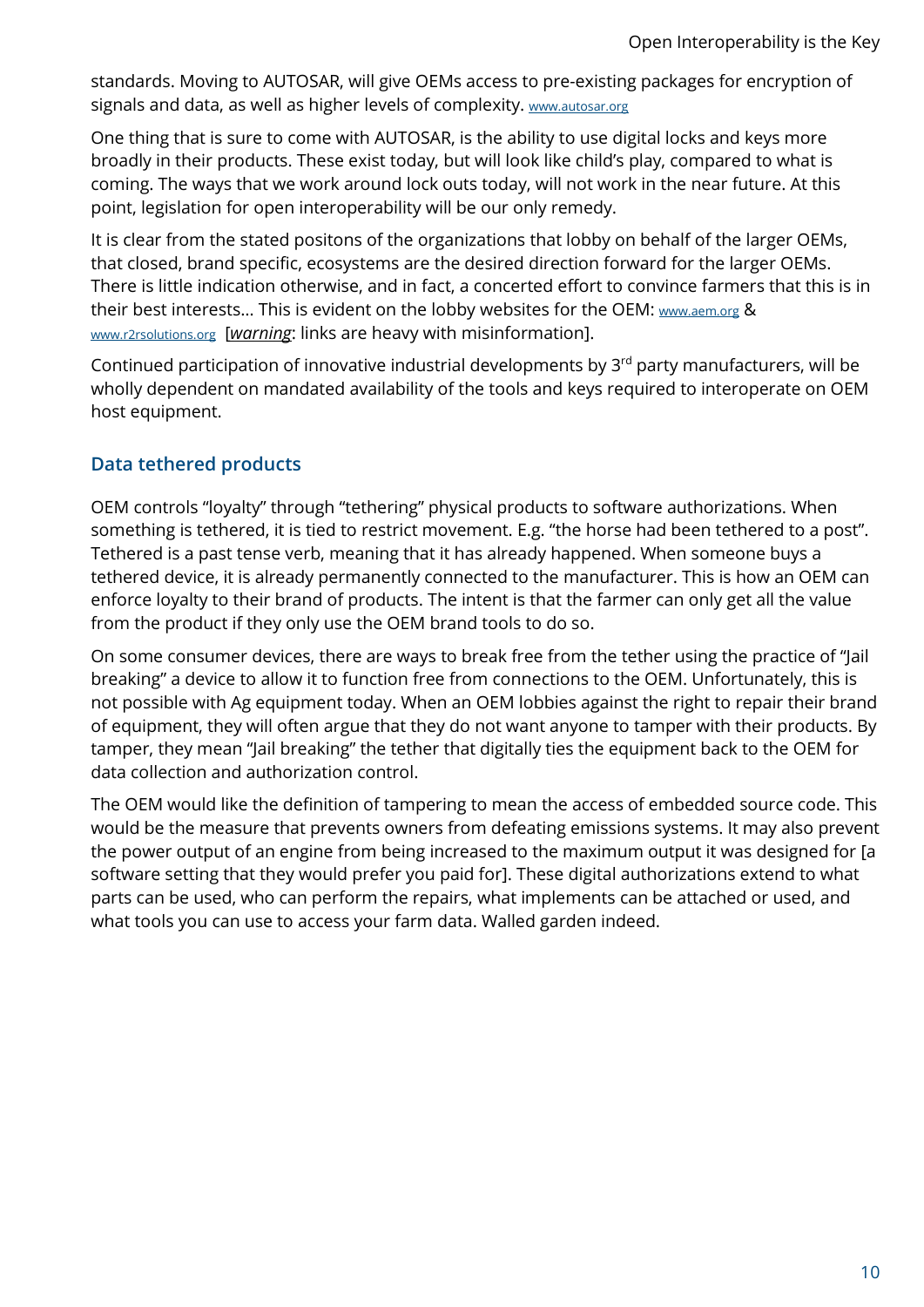Aaron Perzanowski describes it best in his discussions on the tethered economy.

#### "The Tethered Economy" a paper by Aaron K. Perzanowski

#### [https://scholarlycommons.law.case.edu/cgi/viewcontent.cgi?article=3052&context=faculty\\_publications](https://scholarlycommons.law.case.edu/cgi/viewcontent.cgi?article=3052&context=faculty_publications)

"Abstract: Imagine a future in which every purchase decision is as complex as choosing a mobile phone. What will ongoing service cost? Is it compatible with other devices you use? Can you move data and applications across devices? Can you switch providers? These are just some of the questions one must consider when a product is "tethered" or persistently linked to the seller.

The Internet of Things, but more broadly, consumer products with embedded software, are already tethered. While tethered products bring the benefits of connection, they also carry its pathologies. As sellers blend hardware and software—as well as product and service—tethers yoke the consumer to a continuous post transaction relationship with the seller. The consequences of that dynamic will be felt both at the level of individual consumer harms and on the scale of broader, economy wide effects.

These consumer and market-level harms, while distinct, reinforce and amplify one another in troubling ways. Seller contracts have long sought to shape consumers' legal rights. But in a tethered environment, these rights may become non-existent as legal processes are replaced with automated technological enforcement. In such an environment, the consumer-seller relationship becomes extractive, more akin to consumers captive in an amusement park than to a competitive marketplace in which many sellers strive to offer the best product for the lowest price.

At the highest level, consumer protection law is concerned with promoting functioning free markets and insulating consumers from harms stemming from information asymmetries. We conclude by exploring legal options to reduce the pathologies of the tethered economy."

### <span id="page-13-0"></span>**Data exploitation**

Practically speaking, any and all data captured by an OEM platform, remains the property of the OEM, not the user who bought the equipment. Technically, they deny this in privacy statements. The reason for tethering digital systems to equipment, is for the purpose of providing an avenue to exploit farm data for commercial gain. On the face of it, digital systems are purported to add features and essential functions to farm equipment. While this may be true to a limited extent, the true value for the OEM is to acquire commercially useful data sets from the farm.

A useful data set is one that is contextual and not isolated. Farm data can be given context by the GPS position and other data entered by the farmer at the start of working a field. Data without this context would have very limited value. Data generated in the context of a business, in this case a farm, should be used by the business owner [farmer] to make solid commercial decisions.

Most businesses would consider this type of data as private and proprietary to their business operations and not for public disclosure. The type of farm data we are discussing here is the equivalent of accounting data. How many businesses do you know that would freely share their accounting data, to be sold onwards to their suppliers and customers? Not many, I suspect.

And yet, digital tethering gives OEMs this exact ability. This is further reinforced by the End User Licence Agreements and Terms of Use that the farmer is obliged to accept before using the equipment. One could consider this as anti-competitive use of digital tethering, based on a dependency ensuring that the farmer cannot opt out of the scheme.

This is a clear example of why legislation for data privacy is required in the absence of corporate ethics.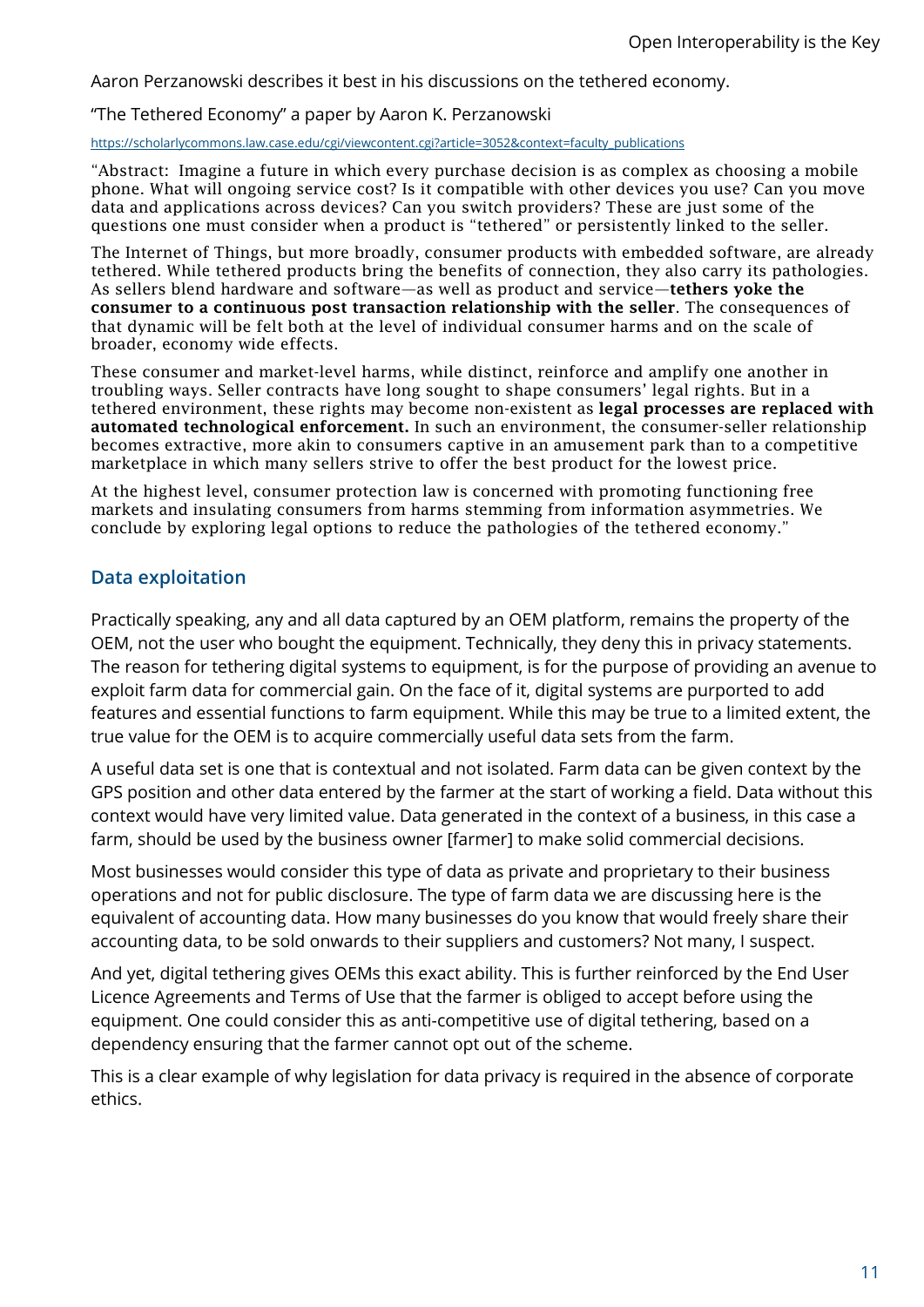# <span id="page-14-0"></span>**Intentional blocking of interoperability brings sustainability issues**

## <span id="page-14-1"></span>**The agricultural equipment ecosystem**

Interoperability means that a Honey Bee harvest header can "plug-and-play" with the OEM combine. Historically this has been provided in a straight forward and obvious way, just like the way that a keyboard plugs into a computer. Today, we are starting to see encrypted digital interfaces on the OEM products that block us from connecting and operating our harvest headers on these OEM platforms.

Further, there is no technical information or parts forthcoming from the OEM. So, it is not possible to achieve the required adaptations independently of the OEM direct involvement with Honey Bee engineering team. The net result is "authorized use only".

This is controlled by the OEM digital locks and keys that are unavailable to implement manufacturers. The vast majority of these machinery platforms are manufactured by companies in the United States and sold worldwide. For Honey Bee to continue to participate locally and globally on these platforms, we need to have the ability to connect the two and operate them in a straight forward manner.

Interoperability between different manufacturers of Ag products is key to successful innovation efforts in the Short Line industry. By nature, all Short Line products are hosted on 3rd party equipment. The mechanical, and systems interfaces, between the Short Line product and the host equipment, is key to successful innovation and function. Below, we detail the main aspects that come into play in the relationship between Full Line and Short Line companies.

## <span id="page-14-2"></span>**Full line manufacturer**

Ag Full Line OEM manufactures a combine. It is sold to Farmers through a branded retail outlet, the Ag Equipment Dealer. Full Line manufacturers are the engines of industry. They are key players in all industrial sectors and provide the primary motive platforms to perform work. Their size and scope enable them to develop well integrated and functional equipment solutions that are the backbone for productivity and innovation in industry.

As capacities, functions, and reliability increase, technology is also increasing in the Full Line offerings. Advancements in technology application to heavy equipment has brought desirable advantages to industrial customers. The increased complexity of Full Line product offerings is the normal side effect of these technical advances. Technical advances provide competitive advantage that comes with the cost of development. Developers take measures to protect innovations for market opportunity to recover these costs.

Historically, equipment sales have been the primary source of profit for the Full Line OEM. Increasingly, parts and the sale of farm data to  $3<sup>rd</sup>$  parties, are adding significant revenue streams.

## <span id="page-14-3"></span>**Full line dealer**

Equipment Dealers are almost always Full Line brand specific with some diversity in Short Line offerings. Dealers have a bound responsibility to provide complete and timely product support to Farmers for the equipment and products they sell. This is not trivial, with significant investments in people, parts, and tools are needed to achieve this requirement.

Dealer services are sold to the Farmer to recover the investments to deliver these services. Key service responsibilities are legislated, which indirectly mandates the investment in service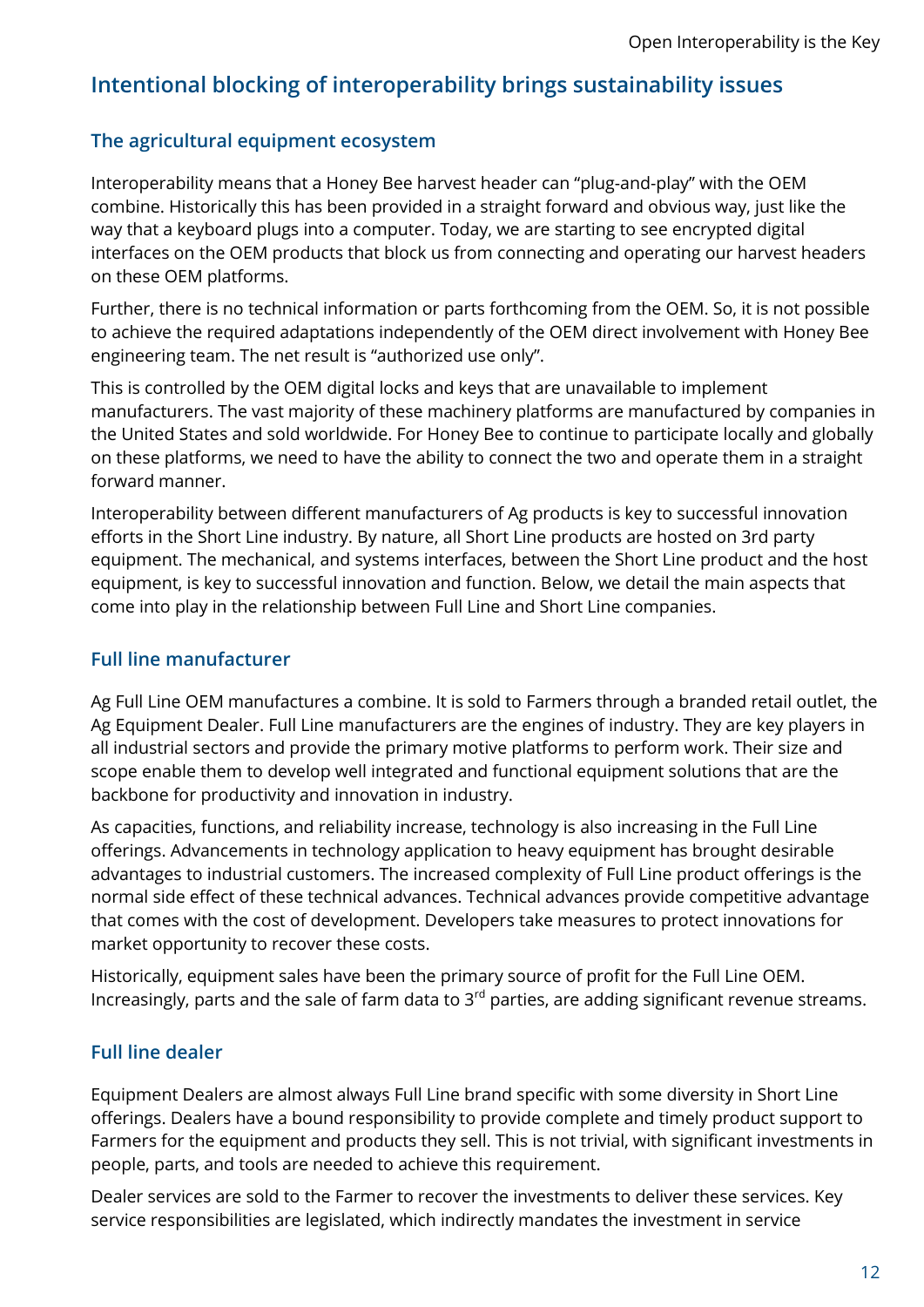capabilities. Dealer market share is increasingly based on the quality of service support to the Farmer.

Parts and service sales is the primary source of profit for the OEM Dealer. Short Line implement sales is another [healthy margins].

## <span id="page-15-0"></span>**Short line manufacturer**

Ag Short Line OEM manufactures an implement [combine header] that is mechanically carried by the combine and powered by its hydraulic, mechanical and electrical supplies. The Short Line header performs its specific harvest tasks in a different way than what is available from the Full Line, and is dependent on interoperation with the OEM combine. The Short Line product may use the combine to perform other Ag functions, that are not available from the Full Line OEM, e.g. swathing with a combine.

A Short Line company seeks to provide solutions in the gaps of the main Full Line offerings. These gaps are related to cost, reliability, performance, weight, functions and features. For a Short Line to be relevant, the resulting products need to address specific Farmer requirements that are not currently met, in a way that is desirable. One of the main Farmers' desires is that the Short Line equipment is "plug and play" with the Full Line host equipment.

Extensive modifications to the host, in order to achieve interoperability, are not desirable, and compromise the Short Line offering in the market. Plug and play can be defined as the ability to mount an implement on the host machine and connect to existing interfaces for power and data functions as expected. Any modifications to the host to achieve this are not attractive or allowed.

Implement sales are the primary source of profit for the Short Line OEM.

# <span id="page-15-1"></span>**Short line innovation under lock**

In order for the Ag Short Line OEM to deliver this innovation, they are required to reverse engineer the Full Line OEM product to determine the required technical information for realizing attached and interoperating hardware and embedded software developments.

Full Line OEM technical details for innovation on their platforms is not available. When asked, their policy is not to share. This is one fundamental difference between Ag and other platform products. Short Line developments on platform products are not supported by the platform Full Line OEM.

A missing element in the Full Line/Short Line equation, is the availability of Full Line equipment technical data packages that provide the necessary information to facilitate integrations of Short Line product, onto Full Line host equipment.

The result is the Short Line must reverse engineer the host equipment and develop their own technical data package. This is time consuming, expensive, and incomplete. Mechanical interfacing is less complicated than system interfacing. Host systems are mostly black boxes, and difficult to decipher.

When the Full Line takes intentional actions to render reverse engineering economically unviable, and when relating to software, illegal, the Short Line is limited in the ability to fully integrate with the host. Work around solutions are the common result. These are less desirable to the Farmer and diminish the value and opportunity of the Short Line in the market.

The Short Line costs for reverse engineering can be as high as the product development costs for the marketable result. These costs are becoming unsustainable for new products targeted for use with highly digital Full Line hosts with increasingly closed systems and undocumented interfaces. These costs also consume engineering budgets that should be spent on innovation.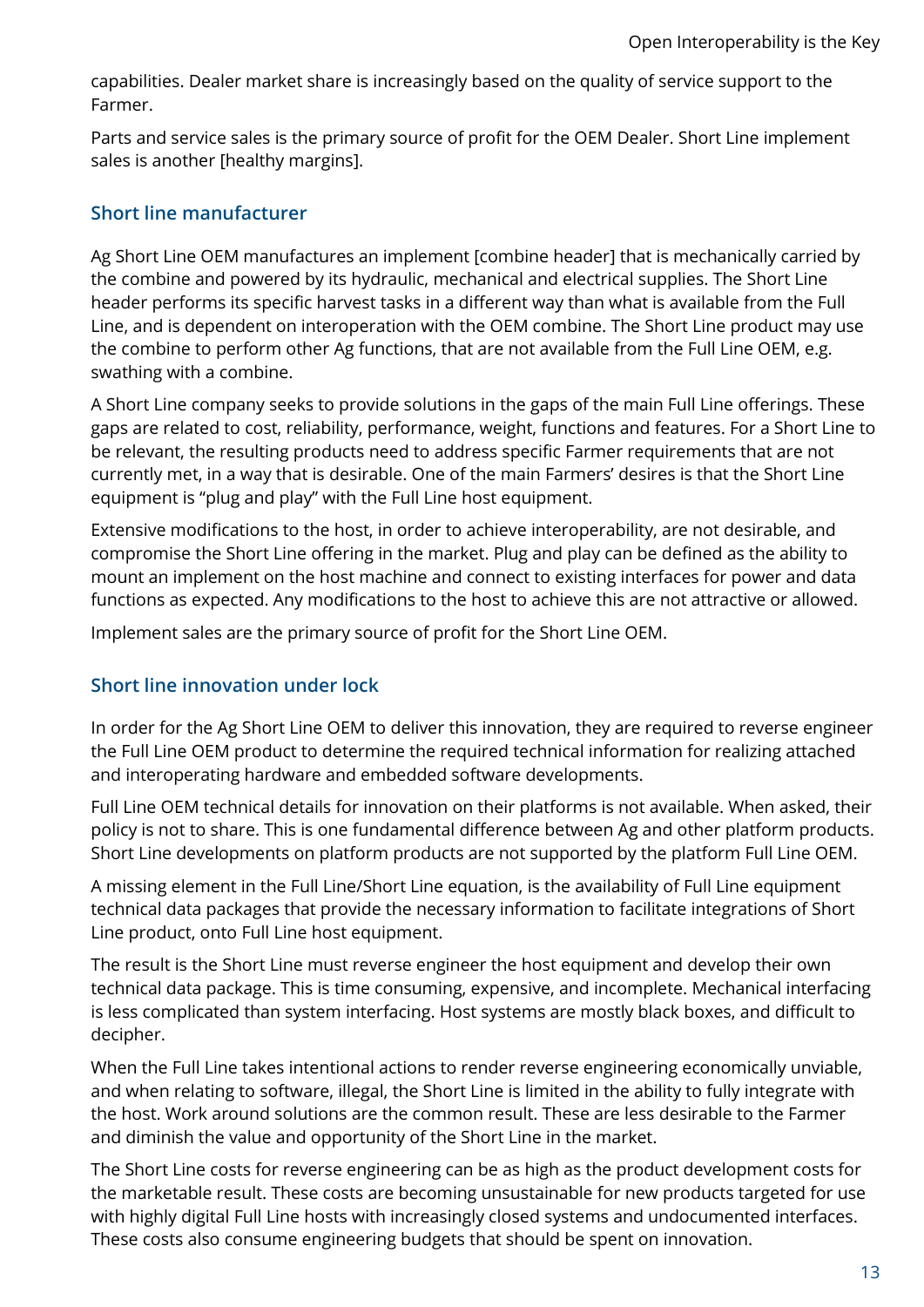# <span id="page-16-0"></span>**Open interoperability**

Legislation that MANDATES open interoperability is required to create an open ecosystem that promotes the interests of the farmer.

How this is done, and which technical standards are employed, can be developed by industry. Legislation will ensure that it is done and enforce if it is not. Without legislation, there is no enforcement. Unfortunately, the time to develop useful legislation could take 5-10 years…

Honey Bee recently worked with the Competition Bureau of Canada [2019] and got nowhere, because the legislation on any form of mandated interoperability does not yet exist. The anticompetitive behaviour had no legal context to apply. This will change and efforts are under way to update legislation to make this possible in future.

The OEM could easily provide interoperability on their products. We know this, because we have been interoperating for over 40 years at Honey Bee without any major technical challenges. Recently, this has changed. The OEM move to close off interoperability is being done to secure the full revenue stream for themselves. This is happening at the expense of the short line/aftermarket industry and limits productivity on the farm, by limiting access to  $3<sup>rd</sup>$  party innovation.

Open interoperability relates to open and/or standards based, mechanical, hydraulic, electrical, and software configurations that support innovative products, other than the host OEM, being fitted and operated on their platforms. A closed system disallows all of this. All the opportunity goes to the OEM. Unlike other products that are designed to be open platforms for innovation, Ag OEMs do not have any kind of "developer program" in place to encourage 3<sup>rd</sup> party participation, authorized or not.

**Mark Young**, in his paper entitled **"The Age of Digital Agriculture"** makes the following observations:

#### <https://s3-us-west-2.amazonaws.com/climate-com/images/the-age-of-digital-agriculture.pdf>

… the industry must acknowledge that no single company will provide a fully comprehensive solution. Companies of all sizes, from established organizations to fledgling startups, are developing innovations, but open collaboration is a proven method that provides increased value. This value gets realized across the ecosystem, from the farmer customer to the other ecosystem partners as well…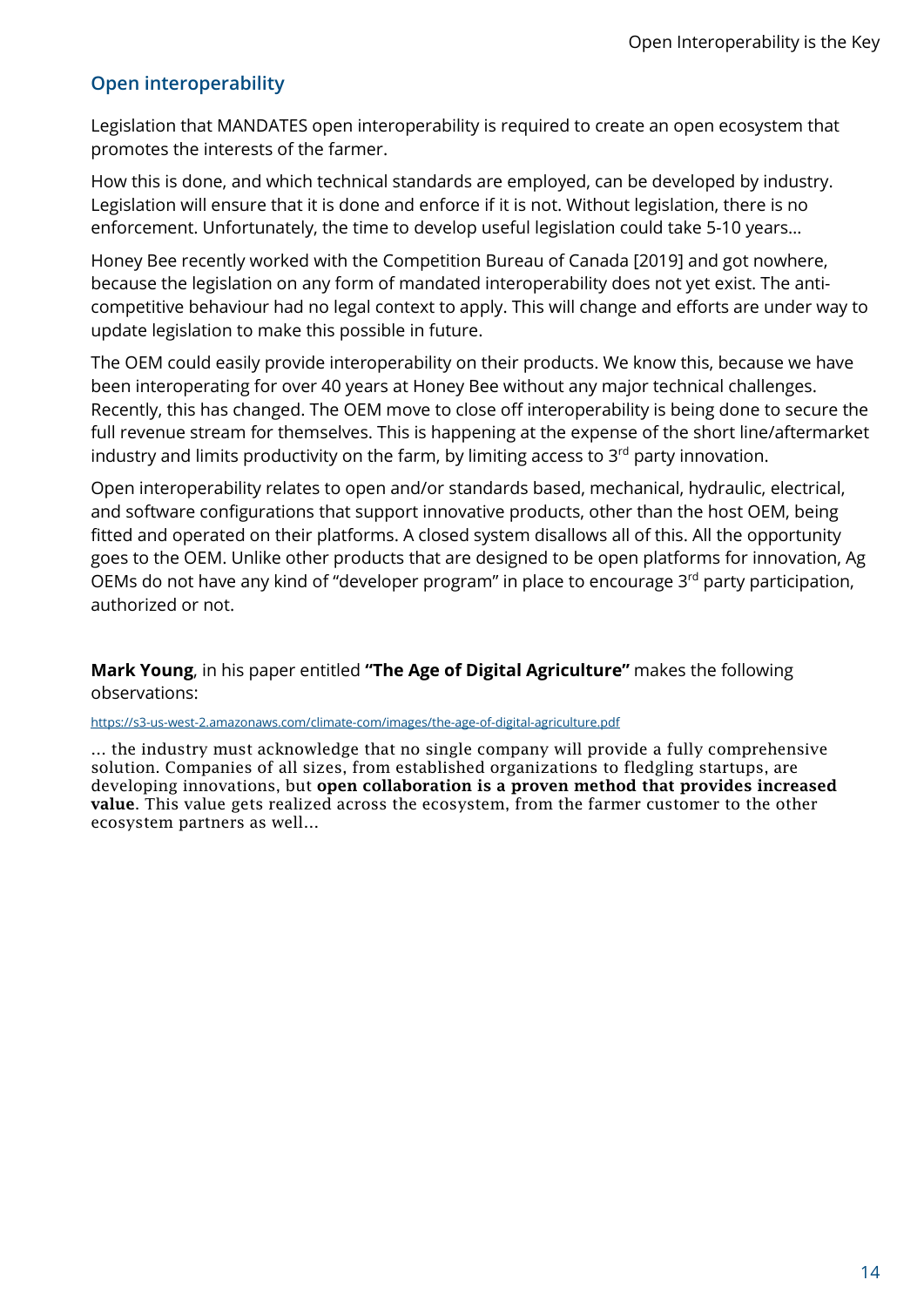# <span id="page-17-0"></span>**Outdated laws benefit dominant OEMs**

Who are the dominant companies in our industry and do they define the rules? Patents refer to an invention, whereas copyrights refer to the expression of an idea, such as an artistic work. Is technology art or invention? I think invention, but the law says art. My position is that we have a consumer protection problem and a corporate governance problem. To complicate this, we also have an outdated legislation problem, that does not address the highly consolidated equipment industry as a whole, or the advanced use of technology to create defacto monopolies.

# <span id="page-17-1"></span>**What is a dominant OEM?**

When Honey Bee was working with the Competition Bureau of Canada on the issue of interoperability, the biggest challenge was for them to understand how the OEM is a dominant player in our market space compared to the short line. They could only see OEM vs. OEM when discussing the question, and not OEM vs. Short Line.

This speaks to having a clear definition of the mechanisms of harm to our industry, farms, and economy. This is a group discussion that needs to take place. A single voice will not move the needle.

# <span id="page-17-2"></span>**Copyright law**

Copyright law can be used to block interoperability while protecting "creative art". The spirit of the law is to protect creative art. The letter of the law, allows for loopholes that companies use to block interoperability and allow "authorized use" only. Several copyright law reviews in recent years only start to discuss this, but the laws have not been modernized to address the abuse.

The obvious example in Canada is the lack of an exemption to circumvent in our copyright law, for the purposes of interoperability, specifically for equipment. The US copyright law made this exemption as a result of a recent review. The net result is that Canadian firms are not on the same footing as their US counterparts in this respect, giving US companies the advantage over Canadian firms.

# <span id="page-17-3"></span>**Intellectual Property law**

IP law allows interoperability while protecting IP. Patents are the correct form of protection for intellectual property, and do not need to be augmented or superseded by private contract law. All OEMs hold patents for their key IP. Should Canadian legislation change for the better on copyright exemptions, and competition accountability, then the OEM patents would continue to be in force.

# <span id="page-17-4"></span>**OEM contract law**

Implied contract law supersedes legislation protections. Private contracts in the form of End User Licence Agreements and Terms of Use are tools used to create weaponized technology in products. These private contracts override the consumer and industry protections given by copyright and completion law. Agreeing to these private contracts obligates you to forgo your existing legal protections from monopolistic abuse. That's a pretty powerful weapon…

Typically, one cannot opt-out of these private contracts. You either agree, or you don't have access to product functions. When you turn the key on a combine, the contract pops up, and you MUST press Agree to start work. There is no option to disagree. There is no using the system at all, except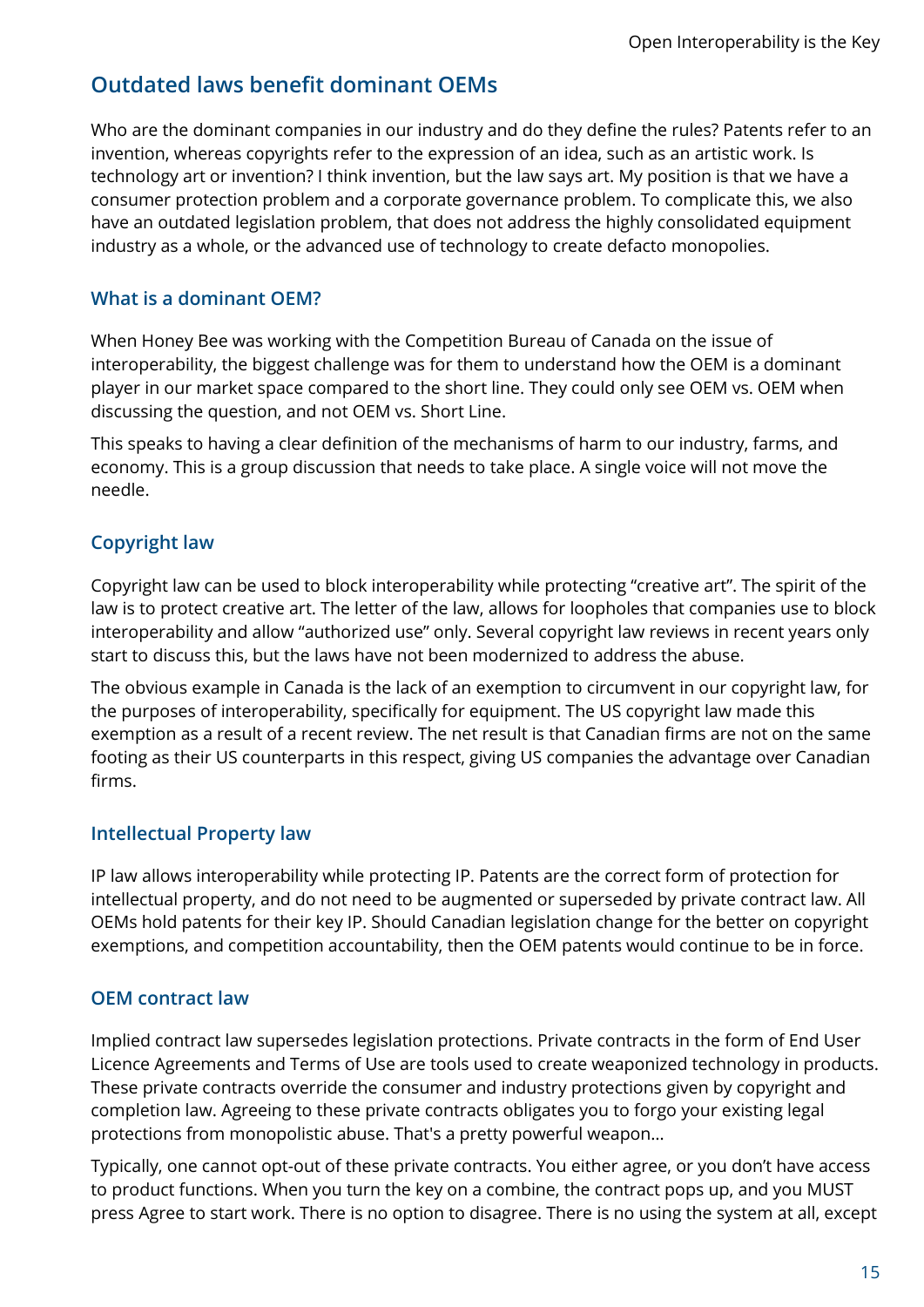by agreement. I hold that these contracts in themselves are anti-competitive. They are never explained to the buyer, just implied.

# <span id="page-18-0"></span>**Competition law and mechanisms of harm**

Competition law mandates compliance if dominant company status can be assigned, and anticompetitive behaviour is evident. Identifying mechanisms of harm is the core work in evaluating anti-competitive behaviour. No competition case can proceed without having this fully defined, and its relevance to competition law stated. To have a successful case, the mechanisms must define a clear and hard case of anti-competitive behaviour, resulting in anti-trust harm. Showing a softening of competition is not enough. Only then, can a remedy be found and applied. Mechanisms of harm must be defined. The two types of mechanisms are active and passive. An active mechanism is a decision taken to forgo competition, while a passive mechanism is one in which anti-competitive behaviour is a result of other commercial, or technical decisions, which did not consider the impact on the resulting market behaviour. Active would be considered hard intent to be anti-competitive, and passive the unintended softening of competition. You can imagine that the line between hard and soft intent could look fuzzy if the hard intent was designed to look unintentional. Software, copyright laws, and private contracts can all be used to achieve the "soft" look.

See Appendix B.

# <span id="page-18-1"></span>**Agricultural protection law**

Agricultural ACTS can protect the farmer and our industry from all of the nonsense. These acts are historically provincial law designed to protect the Agricultural sector in provinces where Ag is an important economic driver. These acts exist in Alberta, Saskatchewan, Manitoba, and Ontario. These Acts are all the same for the most part. They speak to the responsibilities of the equipment dealer, the protections and warranty coverage for the farmer, and the details of the commercial sales agreement between the two. This relates to the implement manufacturer as per the prescribed parts availability and timeliness of parts delivery in support of the dealer and farmer activities.

What the acts don't cover, is any protection for the Agricultural industry as a whole, in respect to OEM consumption of farmer data or required interoperability between all brands of equipment. I think that the data protection for farmers could be included in the Agricultural acts, but the interoperability will probably need to be a separate act, due to the requirement for interoperability crossing multiple industrial sectors. Most likely, this will need to be in the form of an "Industrial Equipment Interoperability Act", that caters to all industrial equipment sold in Canada, into the Agriculture, Construction, Mining/Oil, and Forestry sectors. The other sectors face the same issues that we have in Ag. Although, because Ag has its own code, it could be limited in scope if required.

North American Product Classification System (**NAPCS) Canada codes**: 331 & 332 [NAICS 3331]

Full list:<https://www150.statcan.gc.ca/n1/en/pub/12-003-x/12-003-x2017001-eng.pdf?st=2DuLmS-9>

**33111** - Agricultural, lawn and garden machinery and equipment [NAICS 33311]

**33211** - Logging, construction, mining, and oil and gas field machinery and equipment [NAICS 33312, 33313]